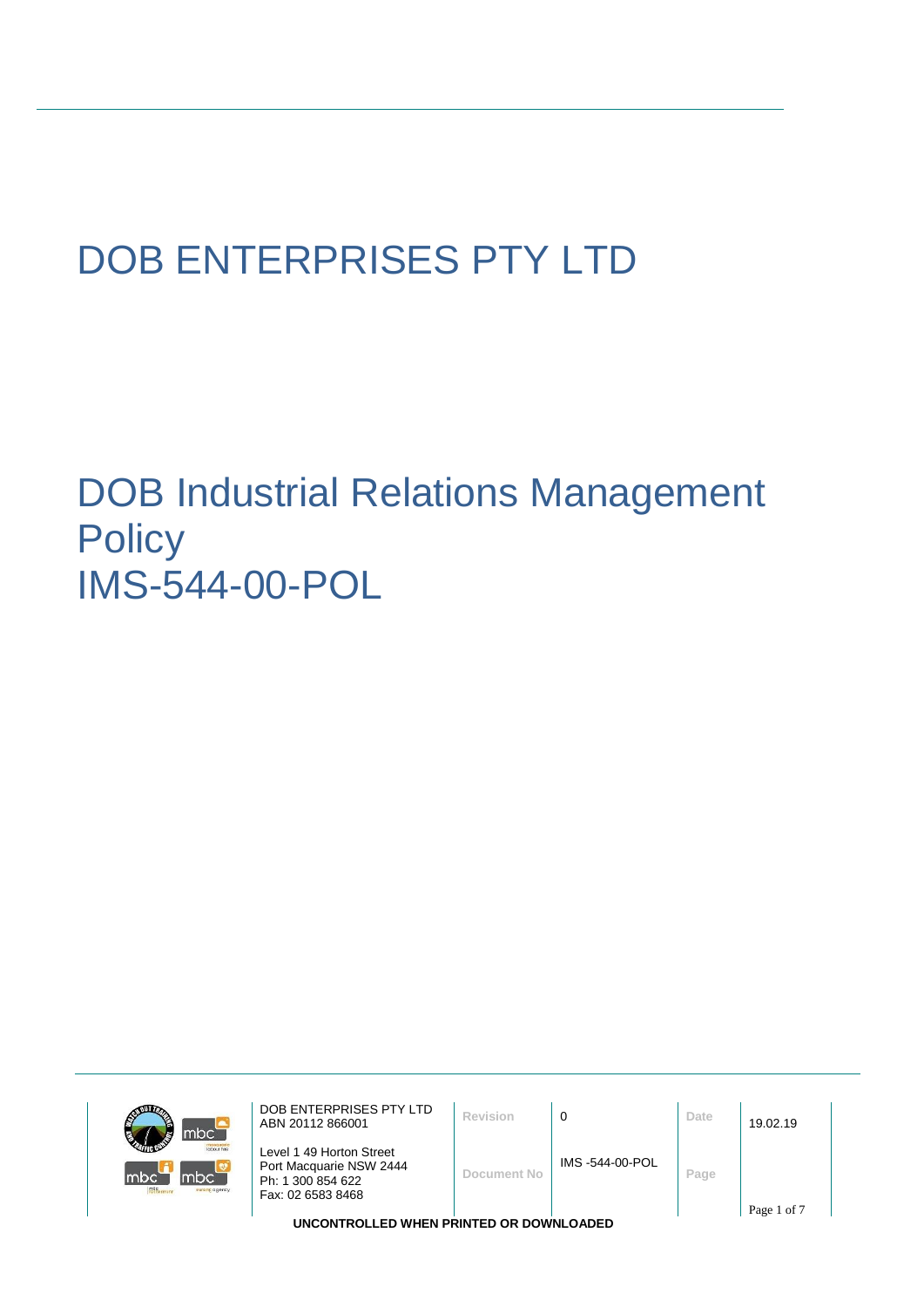### **Revision History**

 $\mathbf{m}$ 

mbc

| <b>Date</b> | <b>Rev</b>  | <b>Modified</b><br><b>By</b> | <b>Changes Made,</b><br><b>Review History</b> | <b>Reviewed</b><br>by | <b>Approved</b><br>by |
|-------------|-------------|------------------------------|-----------------------------------------------|-----------------------|-----------------------|
| 19.02.19    | $\mathbf 0$ | Sunette<br>Opperman          | Creation                                      | S Rupert              | S Rupert              |
|             |             |                              |                                               |                       |                       |
|             |             |                              |                                               |                       |                       |
|             |             |                              |                                               |                       |                       |
|             |             |                              |                                               |                       |                       |
|             |             |                              |                                               |                       |                       |
|             |             |                              |                                               |                       |                       |
|             |             |                              |                                               |                       |                       |
|             |             |                              |                                               |                       |                       |

| mbc <sup>'</sup>                          | DOB ENTERPRISES PTY LTD<br>ABN 20112 866001                                                   | Revision    | 0              | Date | 19.02.19    |  |
|-------------------------------------------|-----------------------------------------------------------------------------------------------|-------------|----------------|------|-------------|--|
| <b>Indeguant</b><br>mbc<br>nursing agency | Level 1 49 Horton Street<br>Port Macquarie NSW 2444<br>Ph: 1 300 854 622<br>Fax: 02 6583 8468 | Document No | IMS-544-00-POL | Page | Page 2 of 7 |  |
|                                           | <b>IINGONTROLLER WILFN BRINTER OR ROWNLO LRED</b>                                             |             |                |      |             |  |

**UNCONTROLLED WHEN PRINTED OR DOWNLOADED**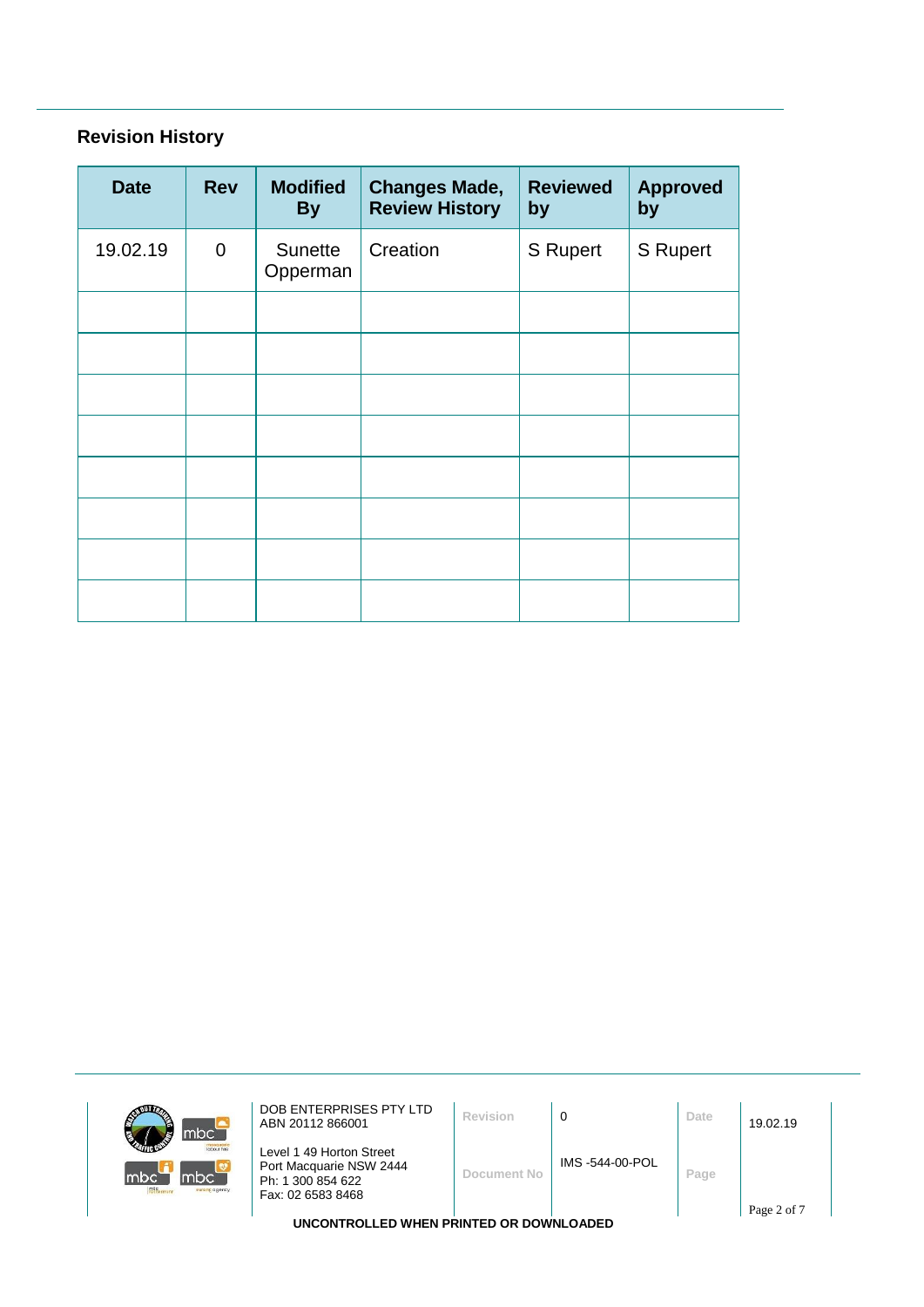#### **1 Commitment**

DOB Enterprises Pty Ltd strives to continually improve the quality of its productivity, performance and services to enable continued growth in a competitive industry.

Our goal is to have open and transparent processes in all aspects of our dealings with employees, suppliers and subcontractors, encompassing all issues pertaining to industrial relations. Effective client, people and project management is based on open, honest relationships and realistic negotiations that are beneficial to both parties.

#### **2. IR Objectives and Goals**

DOB aspires to eliminate lost time, down time and unproductive work practices that arise through grievances or disputes pertaining to industrial relations.

We encourage proactive, two-way consultation between parties, with consideration of both parties' requirements, when faced with any issue relating to industrial relations. DOB is committed to:

- Compliance with state and federal industrial relations legislative instruments
- Maintaining an open relationship with our employees and any elected representatives on a project basis, and with other interested parties as appropriate.
- Accepting that the properly held interests of our clients always prevail, and that accordingly it is the client who may, in some cases, determine actual industrial relations arrangements.
- Advising clients of DOB, during the progress of the work, and within 24 hours of becoming aware, of any industrial relations or OH&S matter which may have an impact.
- Respecting the national freedom of association laws.
- Employment practices that ensure equal opportunity and shall not be discriminatory.
- DOB will make sure that employees and those applying for employment receive fair and unbiased treatment. We are determined to provide a working environment free from discrimination or victimisation in accordance with the principles promoted by the Acts of Parliament.
- Encouraging all contractors/clients to comply with applicable awards and workplace arrangements, whilst recognising their right to have their own industrial relations policies and arrangements. DOB will from time to time request that contractors/clients to provide evidence of compliance with relevant Industrial Relations practices.

#### **3. Responsibilities**

DOB has an active Director who works in the business on a day-to-day basis, involved in all aspects of contract negotiations at all levels and often act as project managers for contracts.

As such, they become the first and ultimate point of contact for all issues pertaining to industrial relations. Effective communication between all stakeholders and DOB is a priority and is

| mbc <sup>-</sup>                                     | DOB ENTERPRISES PTY LTD<br>ABN 20112 866001                                                   | Revision    |                 | Date | 19.02.19    |  |
|------------------------------------------------------|-----------------------------------------------------------------------------------------------|-------------|-----------------|------|-------------|--|
| <b>Icloour hire</b><br>mbci<br>mbc<br>nursing agency | Level 1 49 Horton Street<br>Port Macquarie NSW 2444<br>Ph: 1 300 854 622<br>Fax: 02 6583 8468 | Document No | IMS -544-00-POL | Page |             |  |
|                                                      |                                                                                               |             |                 |      | Page 3 of 7 |  |

**UNCONTROLLED WHEN PRINTED OR DOWNLOADED**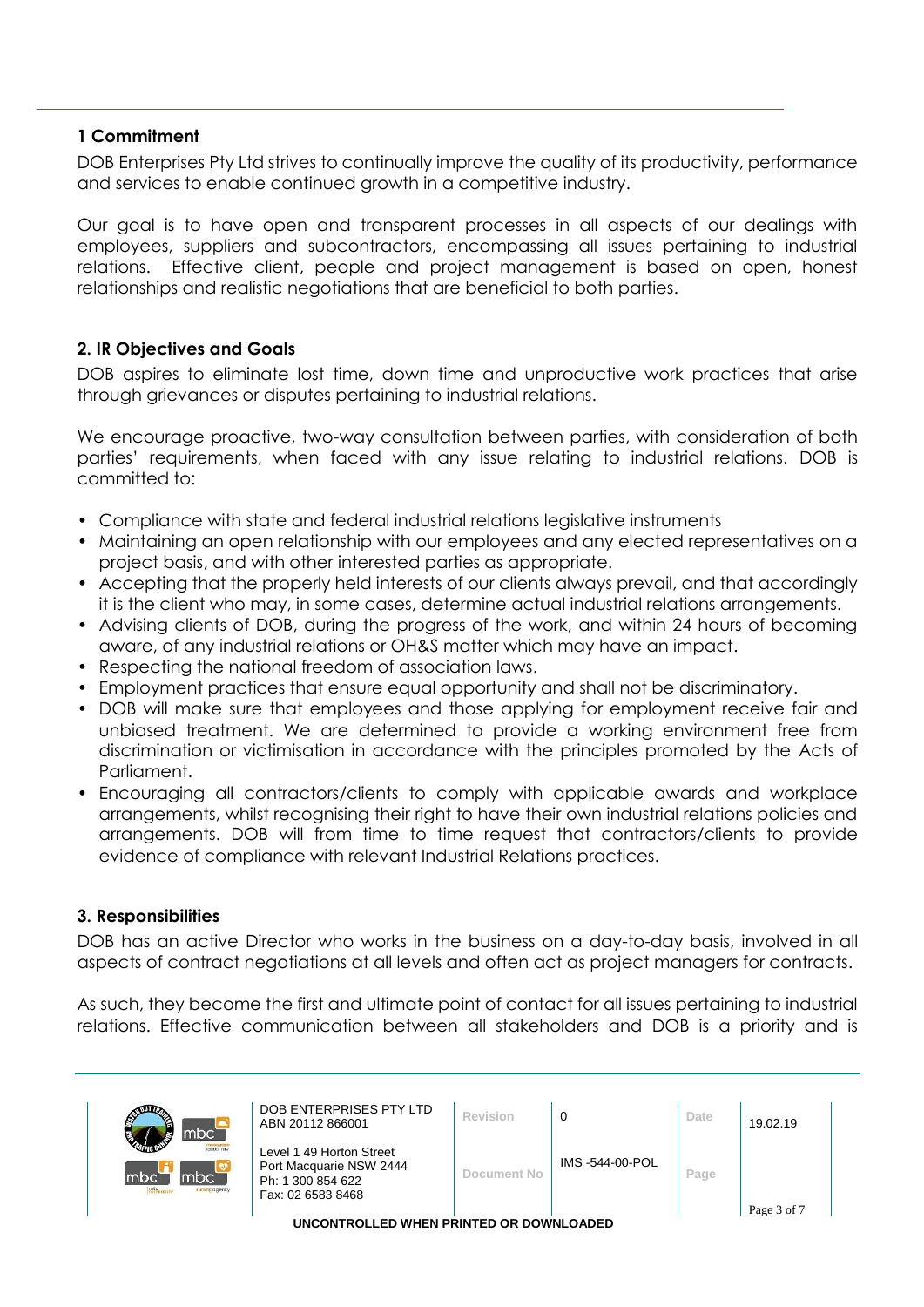encouraged through open access to the Director via face-to-face meetings, electronic and written communications and telephone contact.

The Director can be contacted by the following methods:

- Phone 1300 854 622
- Email feedback@mbcrecruitment.com.au
- Post: PO BOX 1405, Port Macquarie NSW 2444

#### **4. Freedom of Association**

DOB acknowledges that employees and sub-contractors have a right to belong or not to belong to any industrial association they choose, without it affecting their employment. For employees "industrial association" generally refers to a union. This means that, all things being equal, an employee who is a member of a union (or other association) should not be treated less favourably than an employee who is not a member of a union. The reverse is also true.

#### **5. Dispute Resolution and Grievance Procedure:**

All parties are required to make every effort to resolve grievances or disputes with their employees and applicable parties at the appropriate level, in accordance with the procedure outlined in the relevant award or workplace arrangement.

The parties are committed to continue working towards the elimination of lost time through close consultation and cooperation with those directly affected, and through the effective operation of these Grievance/Disputes Settlement Procedures as outlined in the Grievance, Feedback and Complaints Management Policy.

#### **6. Relevant Policies**

| <b>DOCUMENT TITLE</b>       | <b>DOCUMENT NO</b> |
|-----------------------------|--------------------|
| Quality Policy              | IMS-100-06-POL     |
| <b>WHS Policy</b>           | IMS-101-05-POL     |
| <b>Environmental Policy</b> | IMS-102-06-POL     |
| Compliance Manual_V6        | IMS-201-06-MNL     |
| <b>Policy Manual Cover</b>  | IMS-202-04-MNL     |

Following is a list of relevant Procedures and Policies



| DС                                       | DOB ENTERPRISES PTY LTD<br>ABN 20112 866001                                                   | Revision           |                | Date | 19.02.19    |  |
|------------------------------------------|-----------------------------------------------------------------------------------------------|--------------------|----------------|------|-------------|--|
| <b>Jobour hire</b><br>C.<br>rsing agency | Level 1 49 Horton Street<br>Port Macquarie NSW 2444<br>Ph: 1 300 854 622<br>Fax: 02 6583 8468 | <b>Document No</b> | IMS-544-00-POL | Page | Page 4 of 7 |  |

**UNCONTROLLED WHEN PRINTED OR DOWNLOADED**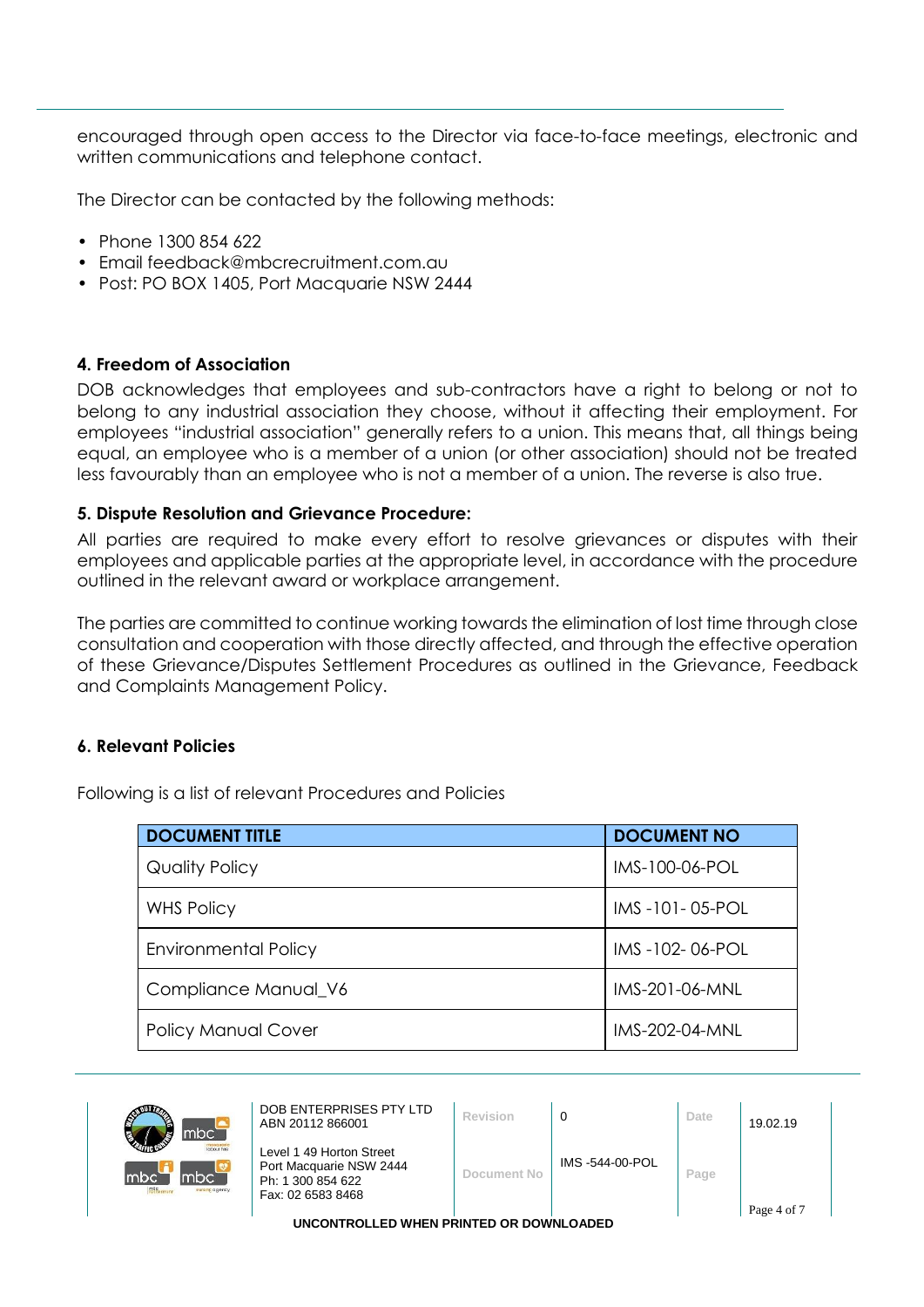| <b>DOCUMENT TITLE</b>                                       | <b>DOCUMENT NO</b>    |
|-------------------------------------------------------------|-----------------------|
| <b>Employee Recruitment Procedure</b>                       | IMS-305-10-PRO        |
| <b>Training and Competency</b>                              | IMS-308-09-PRO        |
| Procedure for Consultation and Communication                | IMS-312-06-PRO        |
| Procedure for Injury Rehabilitation/ Return to Work         | IMS-314-05-PRO        |
| Procedure for Emergency Response                            | IMS-315-07-PRO        |
| Procedure for Incident Management and Reporting             | IMS-316-07-PRO        |
| Feedback And Complaints Procedure                           | <b>IMS-322-03-PRO</b> |
| <b>Customer Feedback Form</b>                               | <b>IMS-408-06-FOR</b> |
| Relevant Acts and Legislation Register                      | <b>IMS-430-06-FOR</b> |
| Return to Work Plan                                         | <b>IMS-450-04-FOR</b> |
| EAP-Employee Assistance Program Policy                      | IMS-500-01-POL        |
| <b>DOB Attendance Policy</b>                                | IMS-501-02-POL        |
| <b>DOB Disciplinary Procedure Policy</b>                    | IMS-502-00-POL        |
| DOB Equipment and Software Policy                           | IMS-503-00-POL        |
| DOB Working from Home Policy                                | IMS-504-00-POL        |
| <b>DOB Uniform Policy</b>                                   | IMS-505-00-POL        |
| DOB Drug and Alcohol Policy                                 | IMS-506-01-POL        |
| <b>DOB Workplace Surveillance Policy</b>                    | IMS-507-00-POL        |
| <b>DOB Governance Adjustment Policy</b>                     | IMS-508-00-POL        |
| DOB Grievance, Feedback and Complaints<br>Management Policy | IMS-509-00-POL        |
| <b>DOB Code of Conduct Policy</b>                           | IMS-510-00-POL        |
| <b>DOB Chemical Management Policy</b>                       | IMS-511-00-POL        |



| DOB ENTERPRISES PTY LTD<br>ABN 20112 866001                                                   | Revision    | 0              | Date | 19.02.19    |  |
|-----------------------------------------------------------------------------------------------|-------------|----------------|------|-------------|--|
| Level 1 49 Horton Street<br>Port Macquarie NSW 2444<br>Ph: 1 300 854 622<br>Fax: 02 6583 8468 | Document No | IMS-544-00-POL | Page | Page 5 of 7 |  |

**UNCONTROLLED WHEN PRINTED OR DOWNLOADED**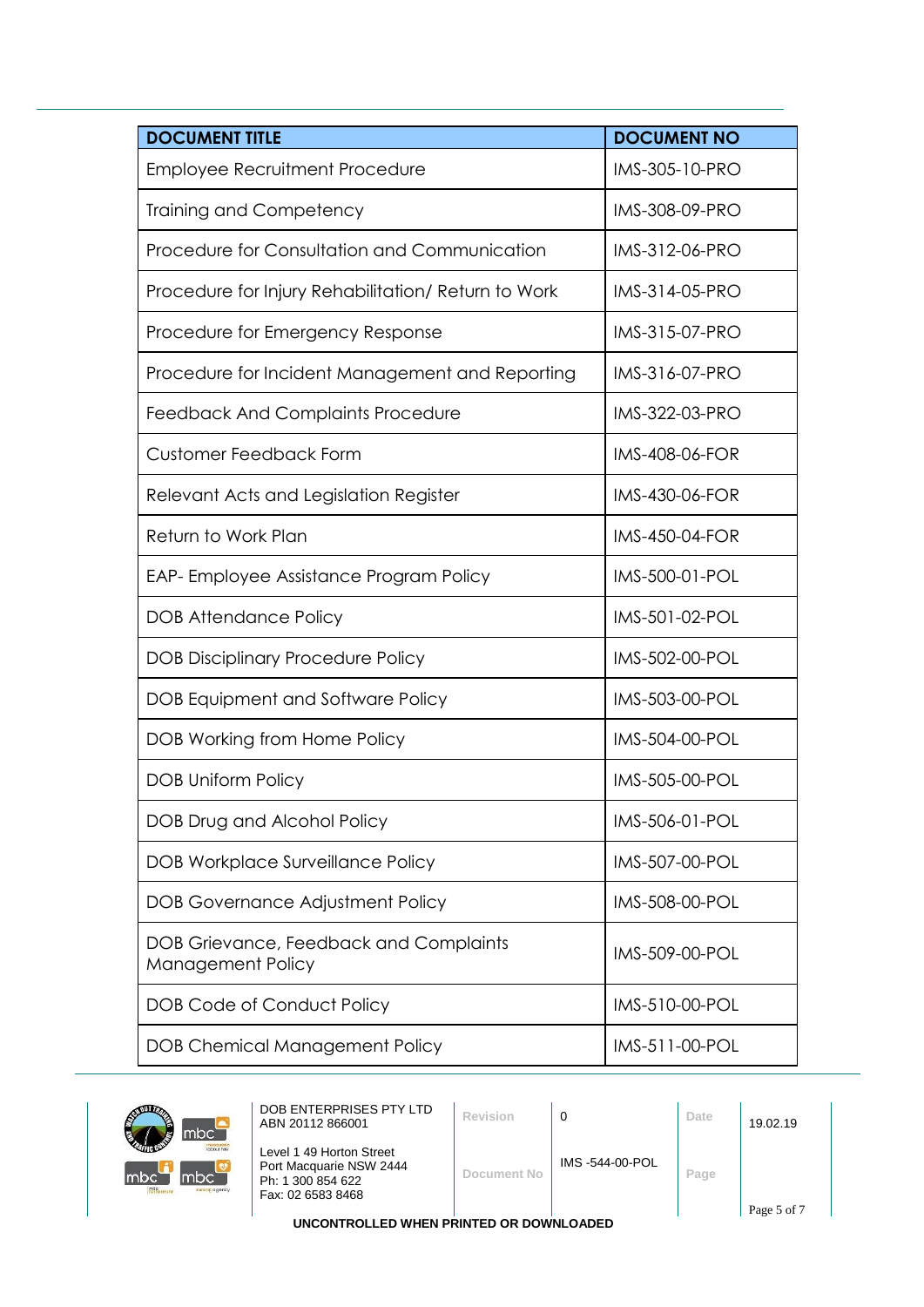| <b>DOCUMENT TITLE</b>                                           | <b>DOCUMENT NO</b> |
|-----------------------------------------------------------------|--------------------|
| <b>DOB Compliance Policy</b>                                    | IMS-512-00-POL     |
| DOB Consultation and Communication Policy                       | IMS-513-00-POL     |
| <b>DOB Contractor Management Policy</b>                         | IMS-514-00-POL     |
| DOB Emergency Management Policy                                 | IMS-515-00-POL     |
| DOB Equal Employment and Anti-Discrimination Policy             | IMS-516-00-POL     |
| <b>DOB Equipment and Plant Policy</b>                           | IMS-517-00-POL     |
| DOB Fatigue Management Policy                                   | IMS-518-00-POL     |
| DOB Fire and Evacuation Policy                                  | IMS-519-00-POL     |
| <b>DOB First Aid Policy</b>                                     | IMS-520-00-POL     |
| DOB Incident/Accident/Hazard/Near Miss Reporting<br>Policy      | IMS-521-00-POL     |
| DOB Information Security, Confidentiality and Privacy<br>Policy | IMS-522-00-POL     |
| DOB Inspection and Testing Policy                               | IMS-523-00-POL     |
| <b>DOB Manual Handling Policy</b>                               | IMS-524-00-POL     |
| DOB Mobile Phone Policy                                         | IMS-525-00-POL     |
| DOB Personal Protective Equipment Policy                        | IMS-526-00-POL     |
| <b>DOB Risk Management Policy</b>                               | IMS-527-00-POL     |
| <b>DOB Sexual Harassment Policy</b>                             | IMS-528-00-POL     |
| DOB Smoke Free Policy                                           | IMS-529-00-POL     |
| DOB Social Media and Electronic Communication<br>Policy         | IMS-530-00-POL     |
| <b>DOB Stress Management Policy</b>                             | IMS-531-00-POL     |
| DOB Sun Smart Policy                                            | IMS-532-00-POL     |



| DOB ENTERPRISES PTY LTD<br>ABN 20112 866001                                                   | Revision    |                | Date | 19.02.19    |
|-----------------------------------------------------------------------------------------------|-------------|----------------|------|-------------|
| Level 1 49 Horton Street<br>Port Macquarie NSW 2444<br>Ph: 1 300 854 622<br>Fax: 02 6583 8468 | Document No | IMS-544-00-POL | Page | Page 6 of 7 |

**UNCONTROLLED WHEN PRINTED OR DOWNLOADED**

Page 6 of 7